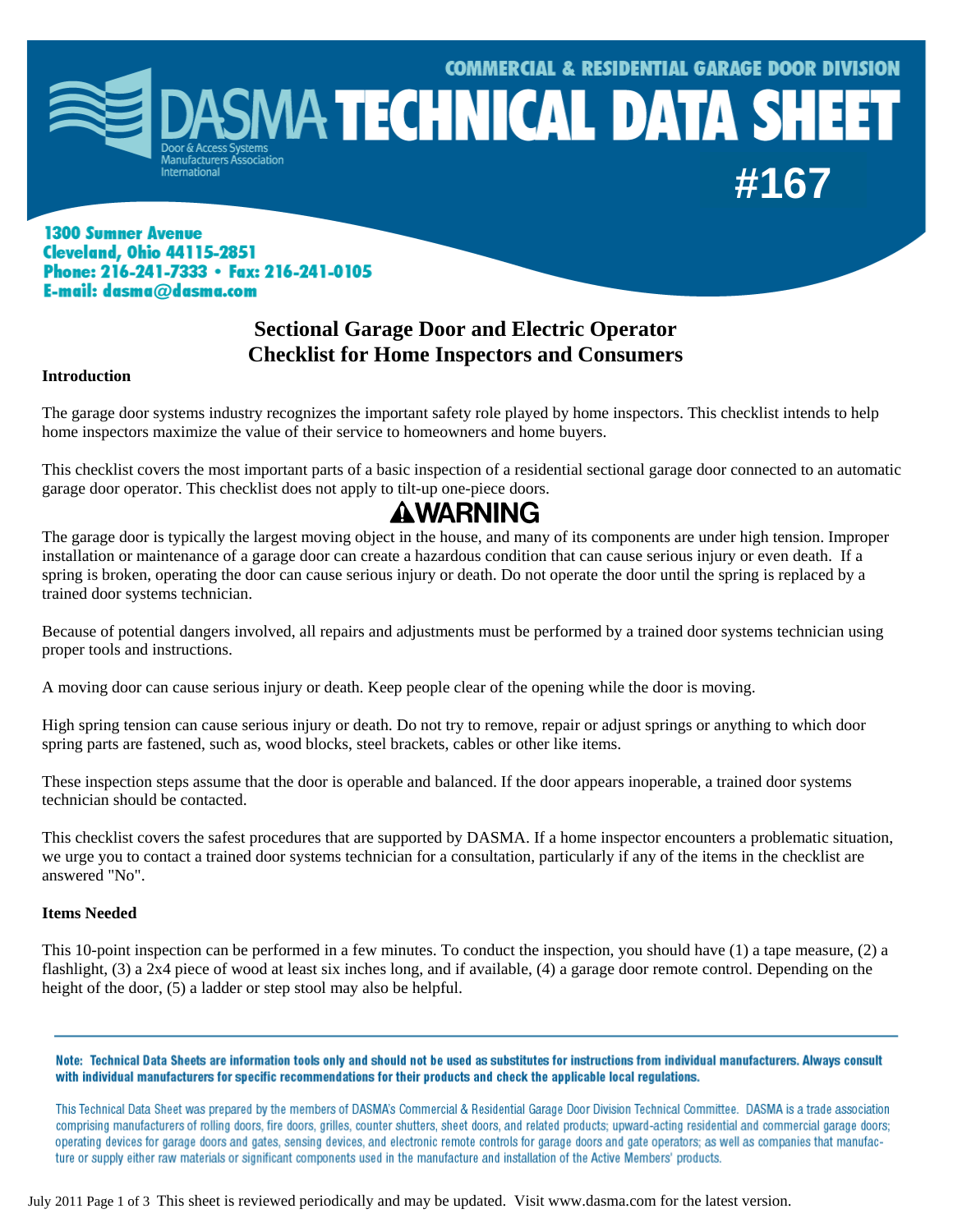

#### **Sectional Garage Door and Electric Operator**  Checklist for Home Inspectors and Consumers

|    | <b>Item</b>                                               | Alecking for Tionic Inspectors and Consumers<br><b>Description</b>                                                                                                                                                                                                                                                                                                                                                                                                                                                                                                                                                                                                                                                                                                                                                                                                                                                                                                                                                                                                                                                                                                                                                                                                                                                                                                                    | Yes    | $\mathbf{N}\mathbf{0}$ |
|----|-----------------------------------------------------------|---------------------------------------------------------------------------------------------------------------------------------------------------------------------------------------------------------------------------------------------------------------------------------------------------------------------------------------------------------------------------------------------------------------------------------------------------------------------------------------------------------------------------------------------------------------------------------------------------------------------------------------------------------------------------------------------------------------------------------------------------------------------------------------------------------------------------------------------------------------------------------------------------------------------------------------------------------------------------------------------------------------------------------------------------------------------------------------------------------------------------------------------------------------------------------------------------------------------------------------------------------------------------------------------------------------------------------------------------------------------------------------|--------|------------------------|
|    | 1. Manual<br><b>Release Handle</b>                        | Does the door have a means of manually detaching the door operator? Begin inside the garage,<br>with the door fully closed. Check for a manual release handle, i.e., a means of manually detaching<br>the door from the door operator. UL 325 requires that the handle (or gripping surface) be colored<br>red and be easily distinguishable from the rest of the operator system. The handle should be easily<br>accessible and no more than six feet above the garage floor.                                                                                                                                                                                                                                                                                                                                                                                                                                                                                                                                                                                                                                                                                                                                                                                                                                                                                                        | □      | □                      |
|    | 2. Door Panels                                            | Are the door panels free of any signs of fatigue, cracking or separation of materials? From inside<br>the garage, with the door fully closed, check the condition of the door panels. NOTE: If the answer<br>is "no," the door could present a hazardous condition that should be inspected by a trained door<br>systems technician before proceeding with this inspection.                                                                                                                                                                                                                                                                                                                                                                                                                                                                                                                                                                                                                                                                                                                                                                                                                                                                                                                                                                                                           | $\Box$ | □                      |
|    | 3. Warning<br><b>Labels</b>                               | Are all warning labels present? From inside the garage, with the door fully closed, make sure the<br>door system contains the following warning labels: (1) A spring warning label attached to the<br>spring assembly, (2) A general warning label attached to the back of a door panel, (3) A warning<br>label attached to the wall in the vicinity of the wall control button and (4) Two warning labels<br>attached to the door in the vicinity of the bottom corner brackets. [NOTE: Some newer doors have<br>tamper-resistant bottom corner brackets that will not require these warning labels.]                                                                                                                                                                                                                                                                                                                                                                                                                                                                                                                                                                                                                                                                                                                                                                                | □      | □                      |
| 4. | <b>Spring and</b><br><b>Hardware</b><br><b>Inspection</b> | Are all hardware parts securely and appropriately attached? With the door still in the closed<br>position, visually inspect the springs for damage.<br><b>AWARNING</b> If a spring is broken, operating the door can cause serious injury or death. Do<br>not operate the door until the spring is replaced by a trained door systems technician. Visually<br>check the door's hinges, brackets and fasteners. If the door has an operator, check that the method<br>of connecting the operator to the door and to the garage walls is secure. If the door has operator<br>reinforcement, check that the reinforcement is securely attached to the door.                                                                                                                                                                                                                                                                                                                                                                                                                                                                                                                                                                                                                                                                                                                              | п      | п                      |
|    | 5. Door<br><b>Operation</b>                               | Are there handles or suitable gripping points on both the inside and outside of the door? Does the<br>door move freely, without difficulty, and not open more quickly than force applied? Do the rollers<br>stay in the track during operation? Make sure that the door is in the closed position. If the door<br>has an operator, pull the manual release to disconnect the door from the operator. Without<br>straining yourself, manually lift and operate the door by grasping the door in a safe place where<br>your fingers cannot be pinched or injured. If the door is hard to lift, then it is clearly out of<br>balance. This can be an unsafe condition, and maintenance is required.<br>Raise the door to the fully open position, then close the door. The door should move freely, not<br>open or close more quickly than the force applied, and it should open and close without difficulty.<br>If the door is difficult to open or close, the door should be inspected by a trained door systems<br>technician before proceeding with the inspection. As the door operates, make sure that the rollers<br>stay in the track. If any rollers fall out of the track, the door system should be repaired by a trained<br>door systems technician before you proceed with the inspection. After conducting this check,<br>reconnect the door to the operator, if present. | О      | $\Box$                 |

Note: Technical Data Sheets are information tools only and should not be used as substitutes for instructions from individual manufacturers. Always consult with individual manufacturers for specific recommendations for their products and check the applicable local regulations.

This Technical Data Sheet was prepared by the members of DASMA's Commercial & Residential Garage Door Division Technical Committee. DASMA is a trade association comprising manufacturers of rolling doors, fire doors, grilles, counter shutters, sheet doors, and related products; upward-acting residential and commercial garage doors; operating devices for garage doors and gates, sensing devices, and electronic remote controls for garage doors and gate operators; as well as companies that manufacture or supply either raw materials or significant components used in the manufacture and installation of the Active Members' products.

July 2011 Page 2 of 3 This sheet is reviewed periodically and may be updated. Visit www.dasma.com for the latest version.